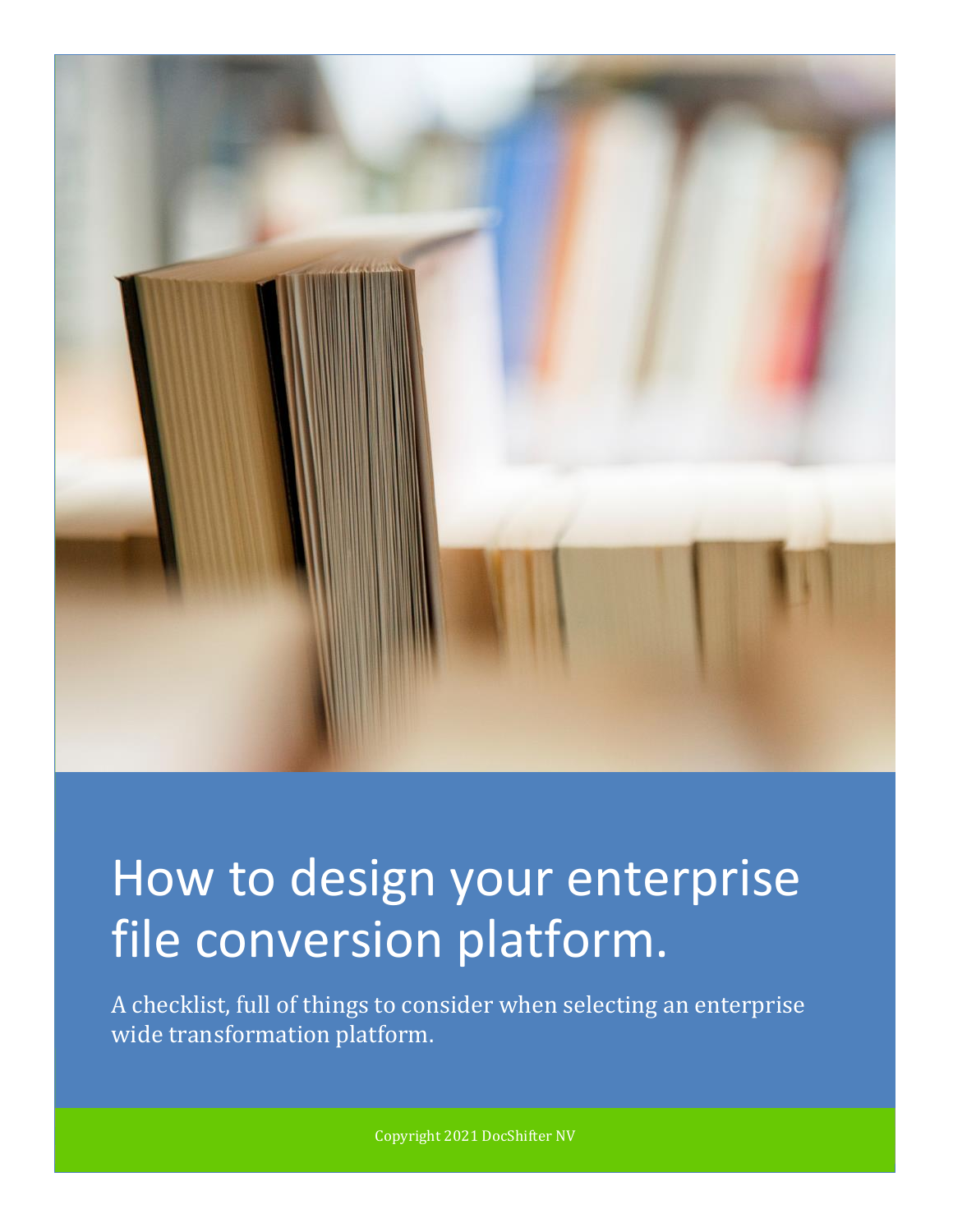

# Introduction

For 40 years now, we have been creating content digitally. Documents, spreadsheets, databases, presentations, videos, audio files… We created 2.5 quintillion data bytes every day in 2018. That number is only increasing exponentially and expected to reach 175 zettabytes of data in the global datasphere by 2025.

Much of this content will need some form of format conversion at some stage. This can be for various purposes: compliance, standardization, archiving, communication and many more. It can also simply be because the existing file format is no longer supported. As an example, PDF has become a de facto standard for many outgoing documents, while PDF/A is widely used for archiving.

But what should you look for when selecting an enterprise conversion platform? What are some key requirements you should consider for all your enterprise transformation needs?

We put together a **checklist of requirements** that can serve as a guideline when selecting the right conversion platform for your needs. The list is by no means exhaustive. Different industries and different organizations will have their own unique perspective.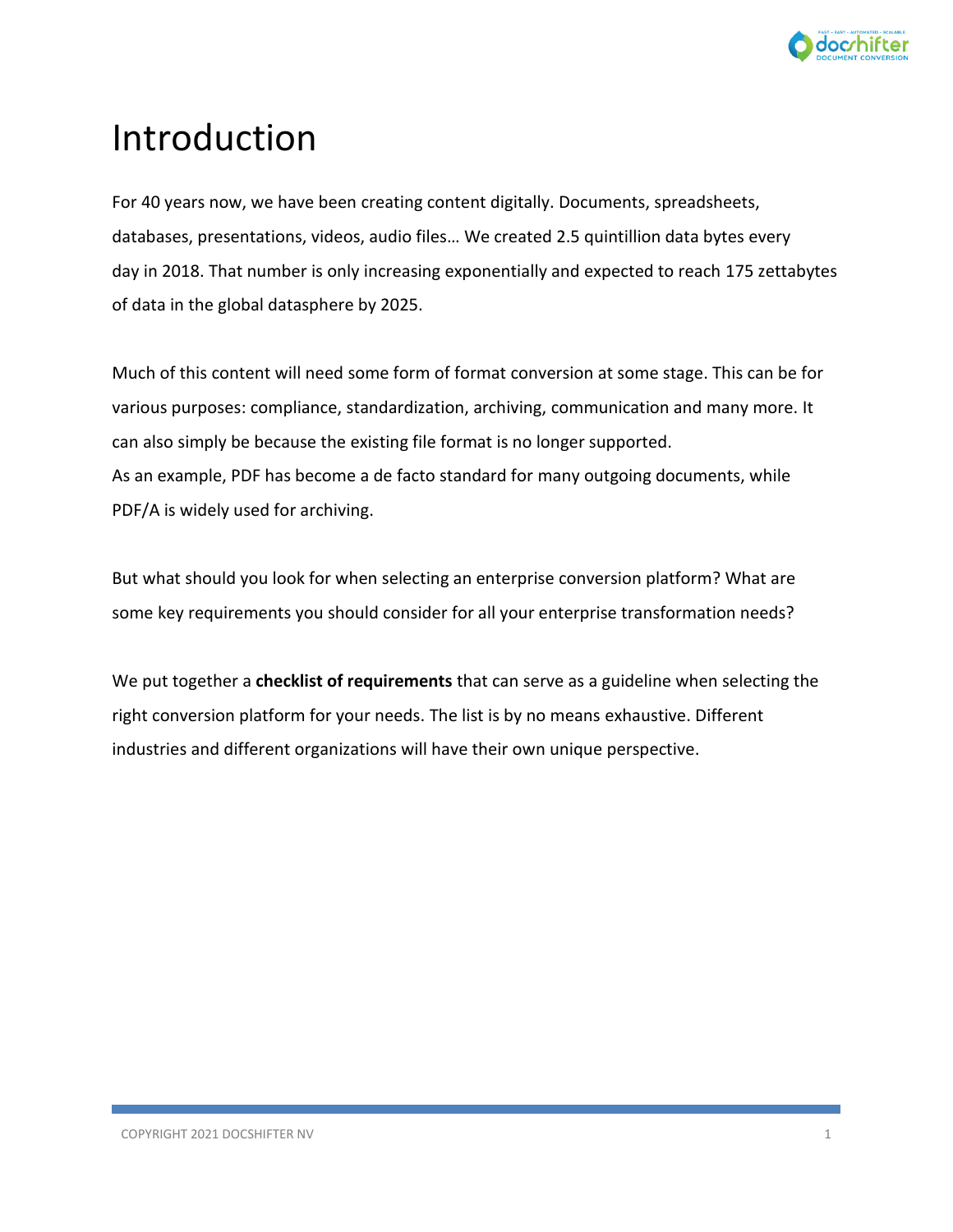

#### 1. User interface: How do you configure the conversion software?



Mass file format conversion ideally happens in the background, as an 'invisible process'.

Therefore, the idea is to set it up once - and let it perform the conversion in the background.

Below are a few critical characteristics a true enterprise conversion software should have:

- $\pm$  The software has a simple to use web-based interface, so it can be accessed from anywhere. No thick client or plug-ins required.
- $\ddot{\phantom{a}}$  The incoming file formats are automatically recognized by the system, no need to tell the system what files to expect.
- $\blacktriangleright$  Workflows can be created to tell the system what to do (options for the conversion) via a simple drag and drop workflow interface.
- $\blacktriangleright$  Maximum reusability. Workflows and their configurations can be reused to facilitate the inclusion of new use cases. Conversion workflows can be exported & imported for future use, exchanged between systems, and facilitate troubleshooting with the vendor.
- $\bigstar$  Depending on their importance or time sensitivity, conversions can be prioritized accordingly.
- $\ddot{\phantom{a}}$  Logic can be defined in the workflow to take specific routes- with different conversion settings- depending on different criteria (e.g., the type of file, the value of specific metadata, the template the document is using, etc.)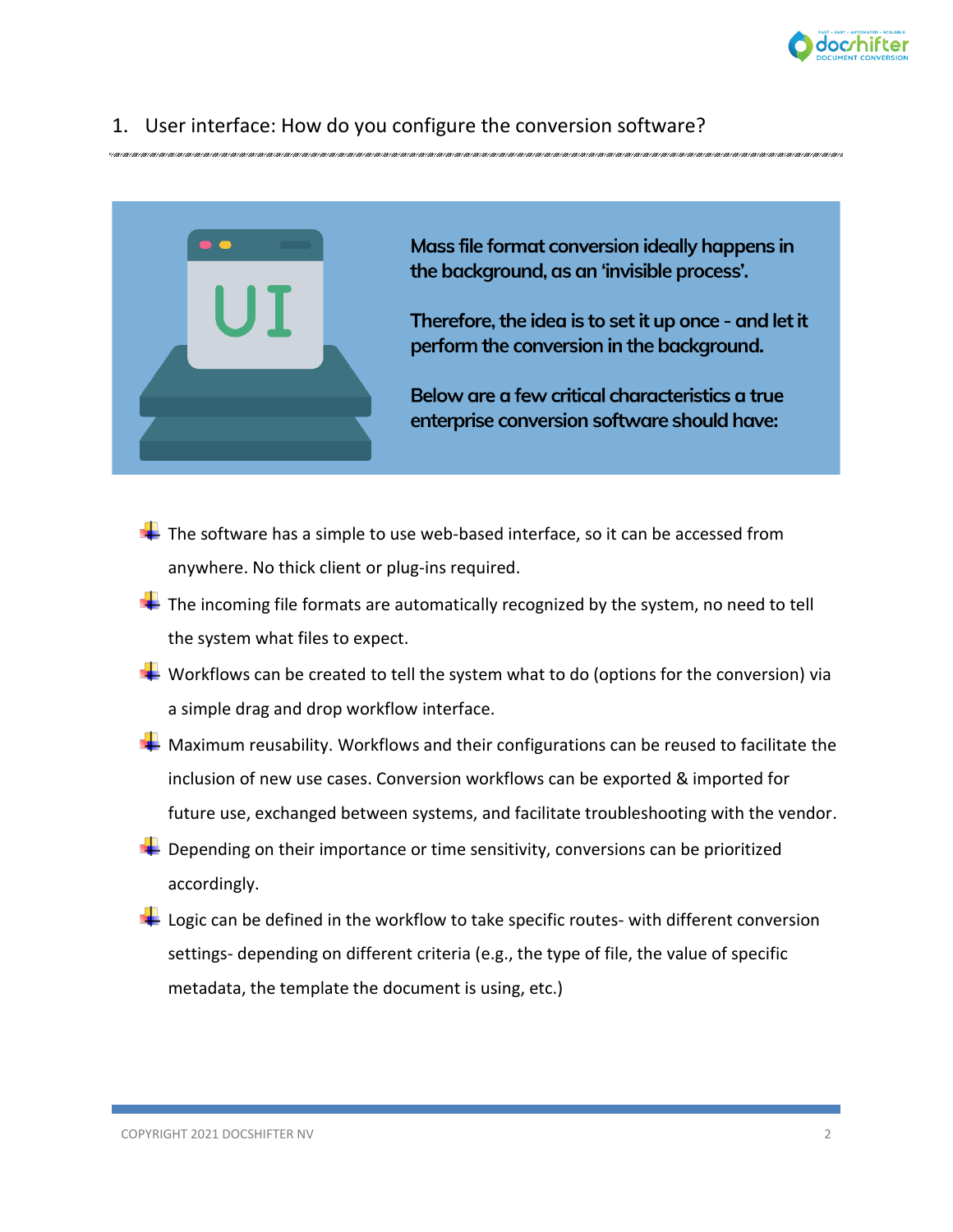

#### 2. Connectivity: How can you connect your enterprise systems?



File format conversion is used by many user groups throughout the enterprise: sales and marketing, human resources, operations, delivery, support etc.

Company-wide file format conversion is a centralized function that reduces the need for desktop conversion tools:

- $\frac{1}{2}$  The software can connect to most commonly used enterprise content management systems via a native integration.
- $\frac{1}{2}$  Metadata can be pulled from these systems and combined with the content in the final conversion (e.g., to include the author's name in the header of the document).
- $\pm$  The software supports RESTful API to read and write files to/from other content systems that do not have a native integration with the conversion platform.
- The software supports connections to email systems via POP3, IMAP, Exchange, or Office 365 to allow the conversion of emails and attachments as well as to allow automated notifications of system activities (job failures, etc.).
- $\ddagger$  It is possible to connect to standard network shares.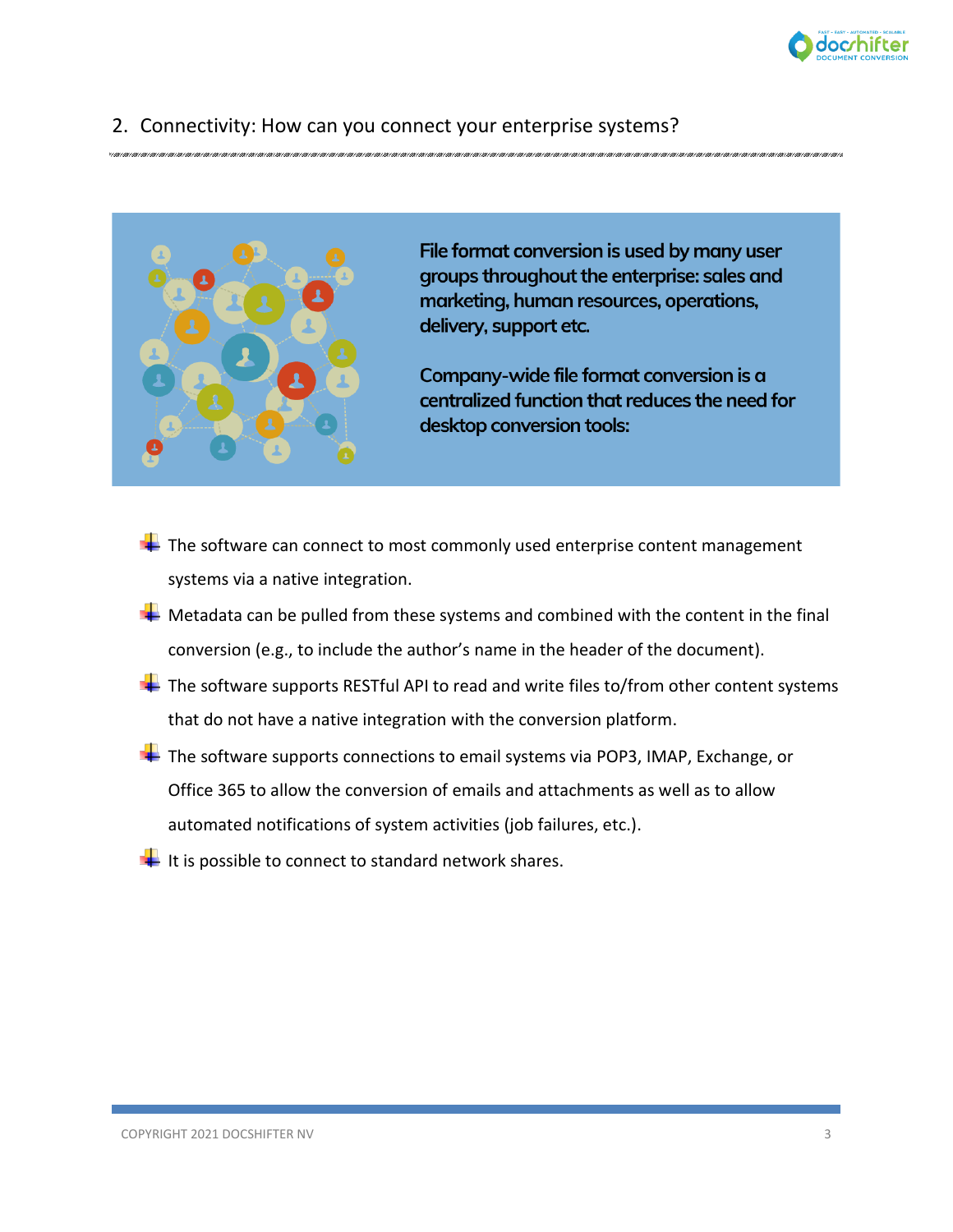

# 3. (Cloud) Deployment: What deployment options are available?



Enterprises are deploying software as they see fit. On premise or in the cloud. Or in a hybrid cloud. Depending on network availability, geographic location or legal contraints.

Enterprise-wide document conversion is no exception.

- $\overline{\textbf{+}}$  The conversion platform can be deployed either locally in your data center, or in the cloud: Microsoft Azure, AWS, Google Cloud etc.
- $\blacktriangle$  Both physical and virtualized servers (VMWare, Hyper-V) are supported.
- $\leftarrow$  Can be installed on either Windows or Linux.
- $\blacktriangleright$  Container technology support for massive scalability: Docker & Kubernetes deployment.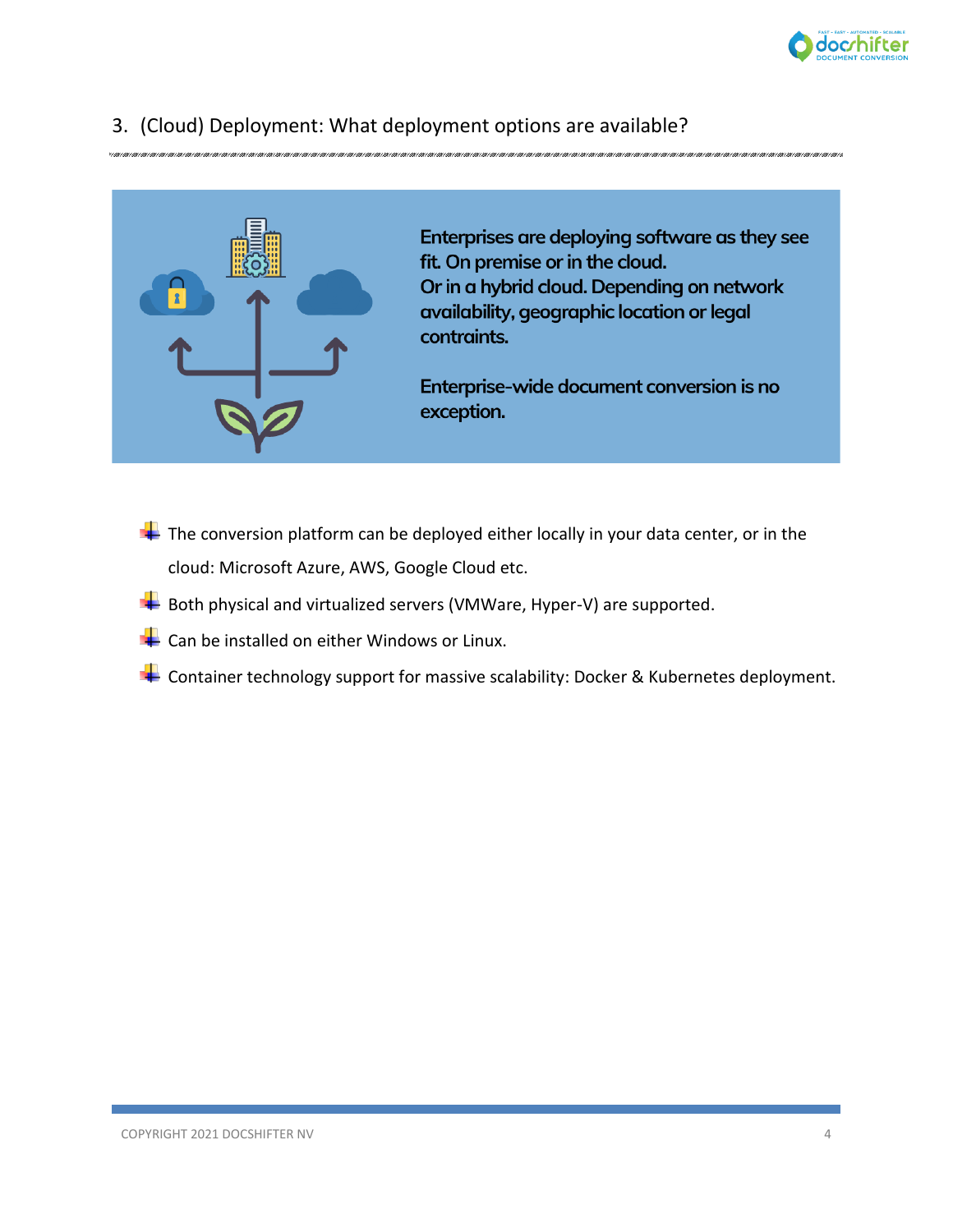

#### 4. Security: What security options are available?



Security is a main concern for companies all around the globe.

When you are converting documents that contain sensitive data, you want your conversion software to always remain secure.

Hereunder are a few critical characteristics:

- $\blacktriangle$  Access to the system must be restricted via controlled usernames & passwords.
- $\overline{\phantom{a}}$  Support for encrypted SSL or TSL?
- $\blacktriangle$  Are there any files stored in the system? If so, are these files encrypted?
- $\leftarrow$  Can all passwords that might be used in the system be encrypted?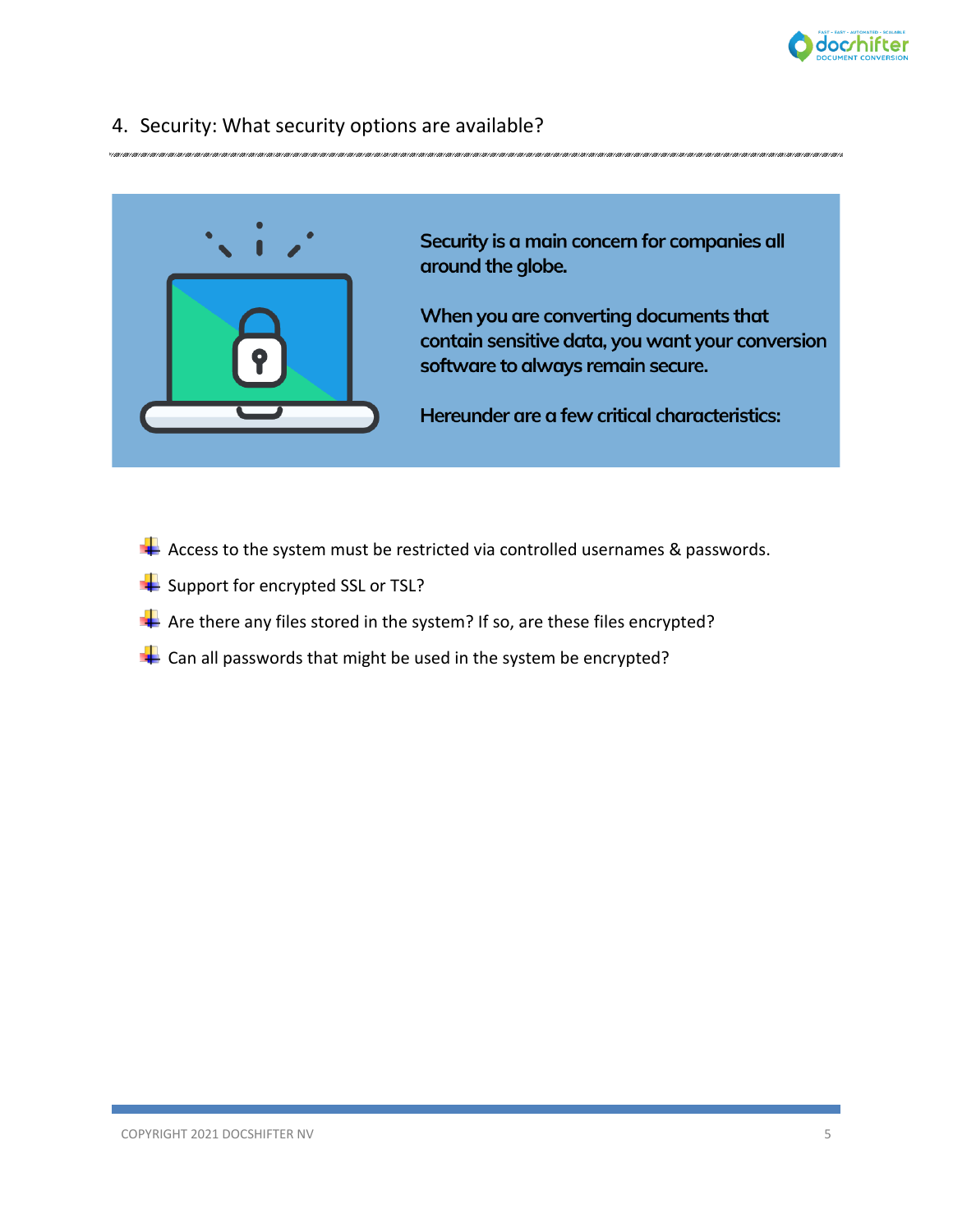

## 5. Scalability: How scalable is the platform?



As different divisions use the system, potentially in different countries, the conversion process needs to be able to cope with peak loads. Periodic peaks (end of month, launch of new products, ...) can place the conversion software under stress.

What scalability criteria should you keep in mind when designing your enterprise conversion architecture?

- $\ddot$  The software can automatically scale up and down based on your needs.
- $\blacktriangleright$  The software can be deployed on Docker & Kubernetes to allow maximum scalability.
- $\blacktriangle$  Horizontal scaling is possible during peak loads instead of vertical scaling (which demands more resources).
- $\frac{1}{2}$  The software can deal with peak moment if your document conversion stream is not steady (e.g., more documents during the week than the weekend).
- $\pm$  The conversion performance should be high enough to minimize the need for scaling across multiple servers, and reduce the costs associated when running multiple instances (whether in the cloud or on premise).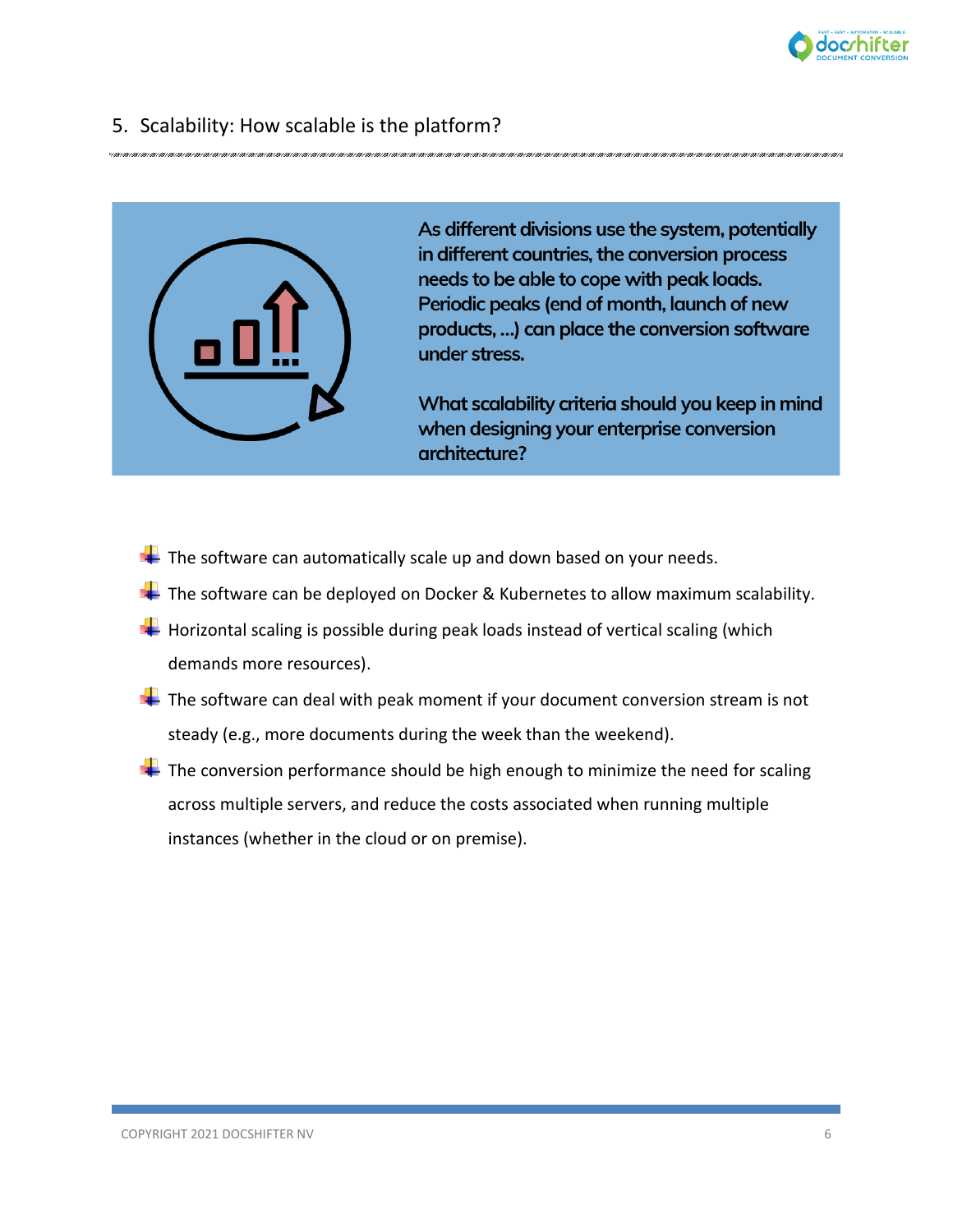

#### 6. Implementation: What about the implementation?



- $\frac{1}{\sqrt{1}}$  Are there sufficient skills in the market to do the implementation?
- $\frac{1}{2}$  The software can be implemented easily without needing any additional external resources.
- $\blacksquare$  The pre-requisites for the software do not require any additional specialists to be involved.
- $\leftarrow$  Companies specialized in implementation and training are available for the software.
- $\frac{1}{2}$  The software implementation can easily be done remotely.
- $\pm$  The software can be implemented within 1 to 6 months; depending on the complexity of the project.
- $\frac{1}{2}$  Full validation services are available either from the vendor or one of their partners.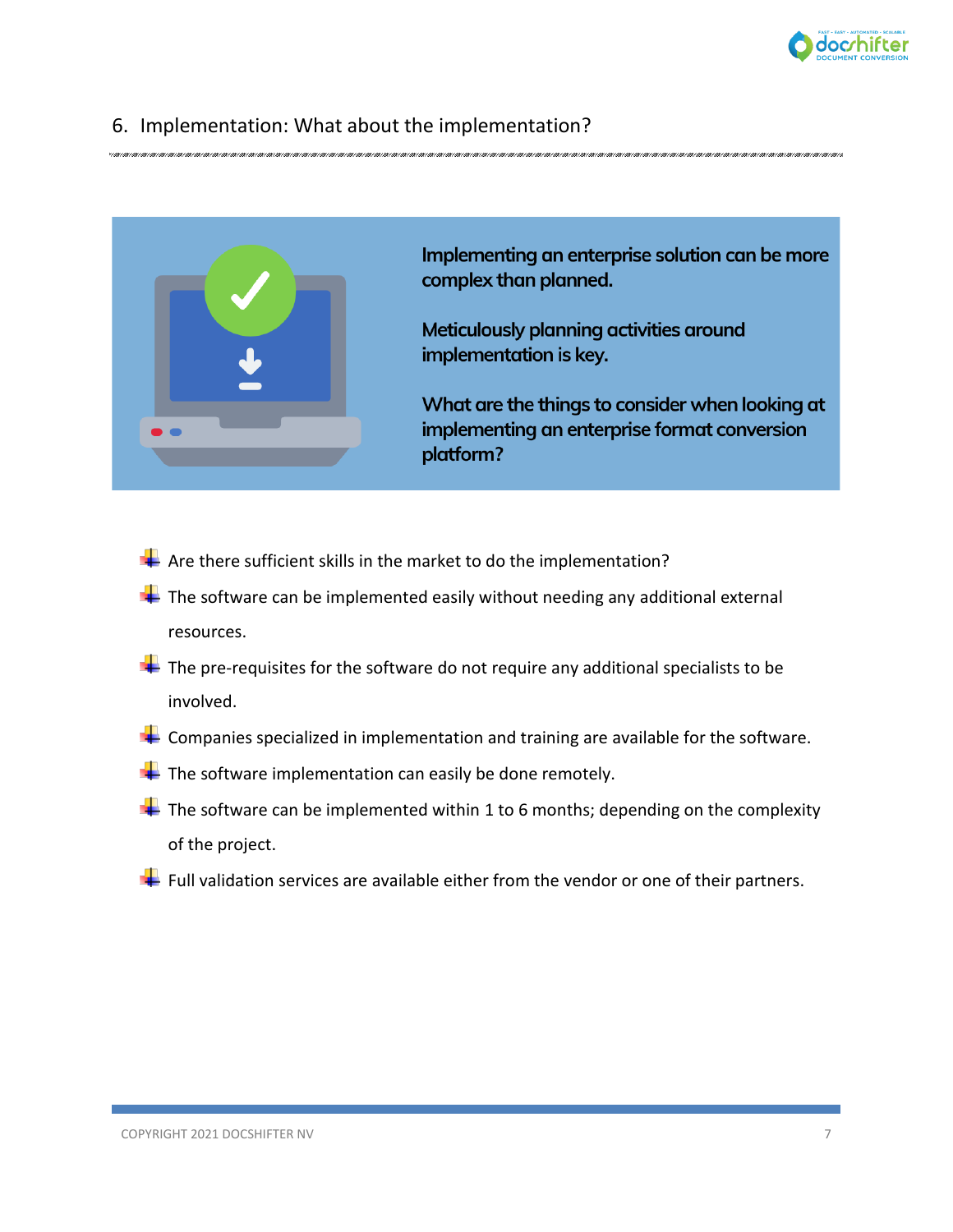

#### 7. Conversion options: What can an enterprise file conversion platform do?



The focus of the enterprise conversion software should be on automating the file format conversion process while reducing the costs associated with manual file format conversion.

- $\ddot{\phantom{1}}$  The software doesn't need Microsoft Office, Adobe technology or other authoring applications to run and perform conversions.
- $\ddot{+}$  The software returns a clear message (and detailed logs) for any conversions that do not complete successfully.
- $\ddot{\bullet}$  The software has a queueing mechanism that jobs are added to and documents are then processed sequentially from, based on date and priority.
- $\blacksquare$  If the input document contains any macro & executable code, the software is able to ignore or choose not to execute it.
- $\blacksquare$  If the input document is password protected, the conversion is rejected, and an error message is shown.
- $\frac{1}{2}$  The software is able to process different types of files in specific ways via automated routing in the workflow.
- $\pm$  It is possible to generate multiple output files, of different formats or with different configurations, that can be saved in one or more supported storage location.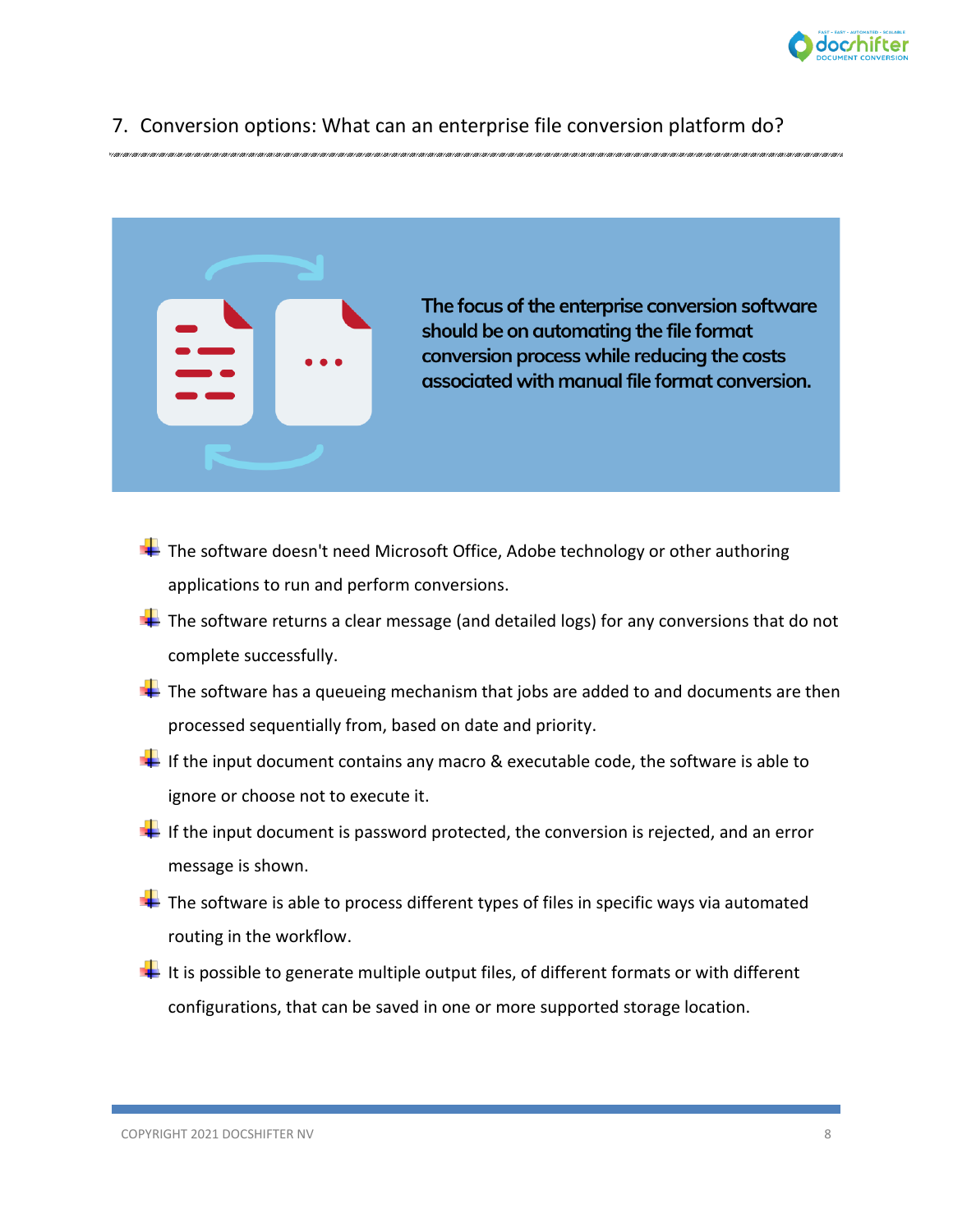

## 8. Supported formats: What file formats are supported?



The conversion software is capable of handling at least the following input formats:

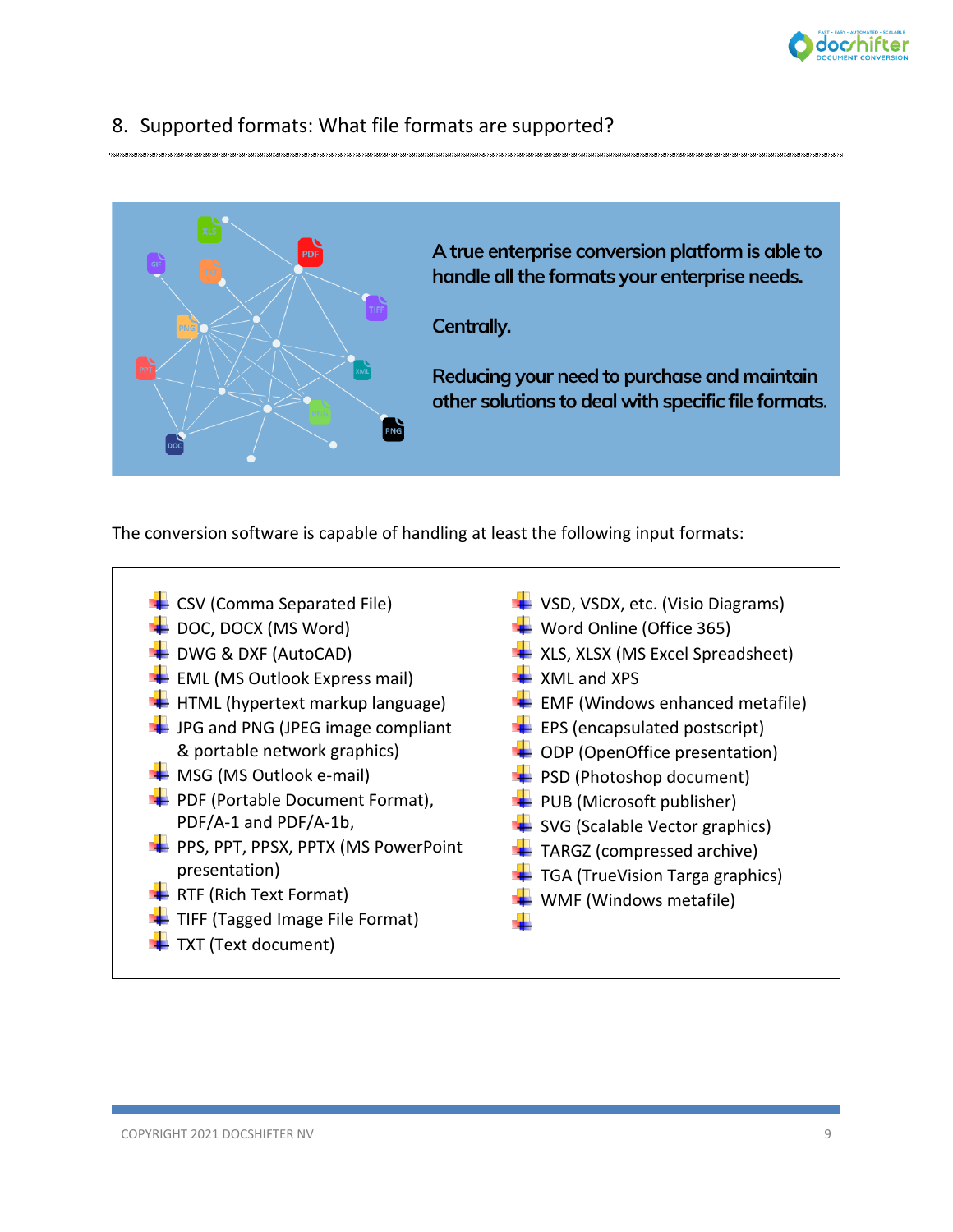

#### 9. Document & output validation: Does the output meet specific requirements?



Checking if the output meets the detailed requirements is typically performed manually today. Does the output meet the necessary technical and formatting needs?

An enterprise conversion platform should be able to automate much of this validation process, further reducing risk-inducing manual steps and the need for additional tools.

- $\pm$  The software has built-in validation functionality and doesn't require any external applications to achieve this.
- $\frac{1}{2}$  The software is able to fix the output by re-processing the file if any of the initial validation checks do not pass.
- $\frac{1}{2}$  The software is able to validate the output against a wide range of industry guidelines & other internal rules (e.g. correct PDF version, optimization set, fonts embedded correctly, etc.)
- $\frac{1}{\sqrt{2}}$  The software is able to identify issues in the original source document and automatically fix them, or generate a report that can be used to correct the issues manually later.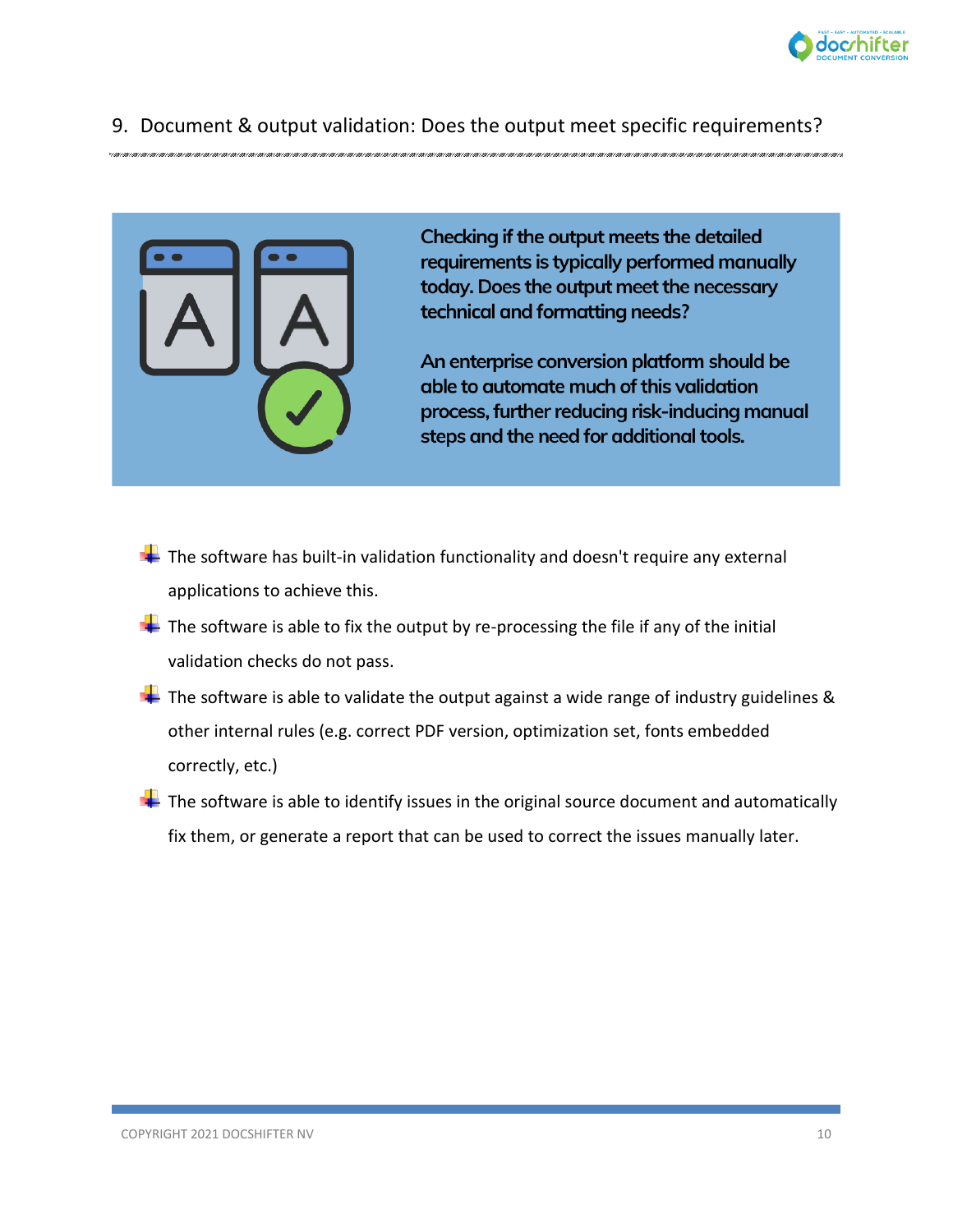

10.Regulatory compliance: Can the software generate output that complies with the standards set by your industry regulators?



Depending on the industry you are in, the regulator mandates how information should be provided to them.

Make sure you check that the software you are selecting can output in the specified format & specifications set by your regulator.

A few examples below.

- $\leftarrow$  Can your documents be converted to EMA, PMDA, and FDA required PDF formats (each slightly different but all based on ICH guidelines)?
- $\frac{1}{2}$  Can your documents be converted to archive-ready PDFA or TIFF formats that meet the compliance requirements of your archive system?
- $\leftarrow$  Can you fully automatically check that the documents meet these requirements before they are shared?
- $\blacksquare$  If not, can the tool show a clear report highlighting the issues, and/or fix them automatically?